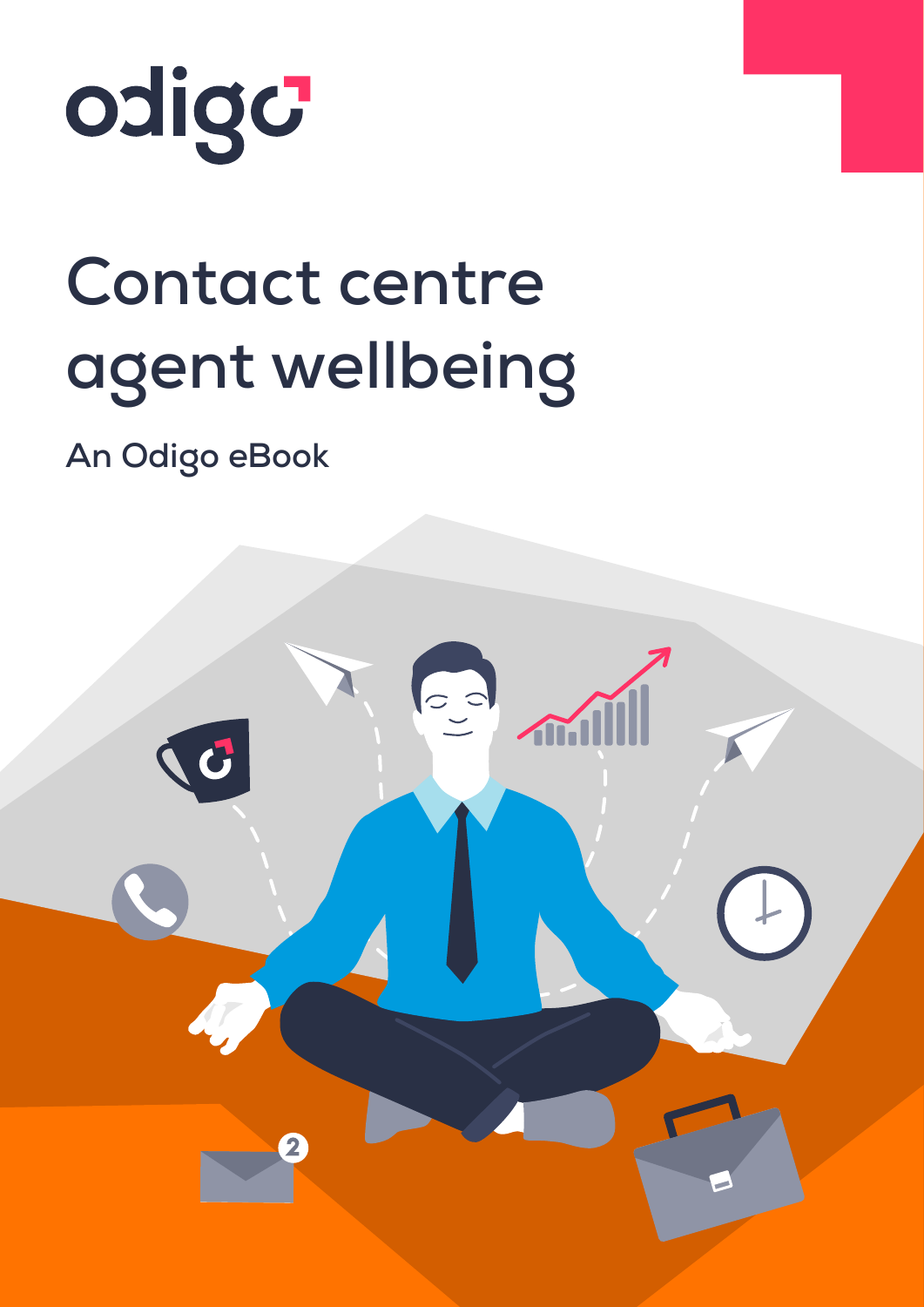### **Table of contents**

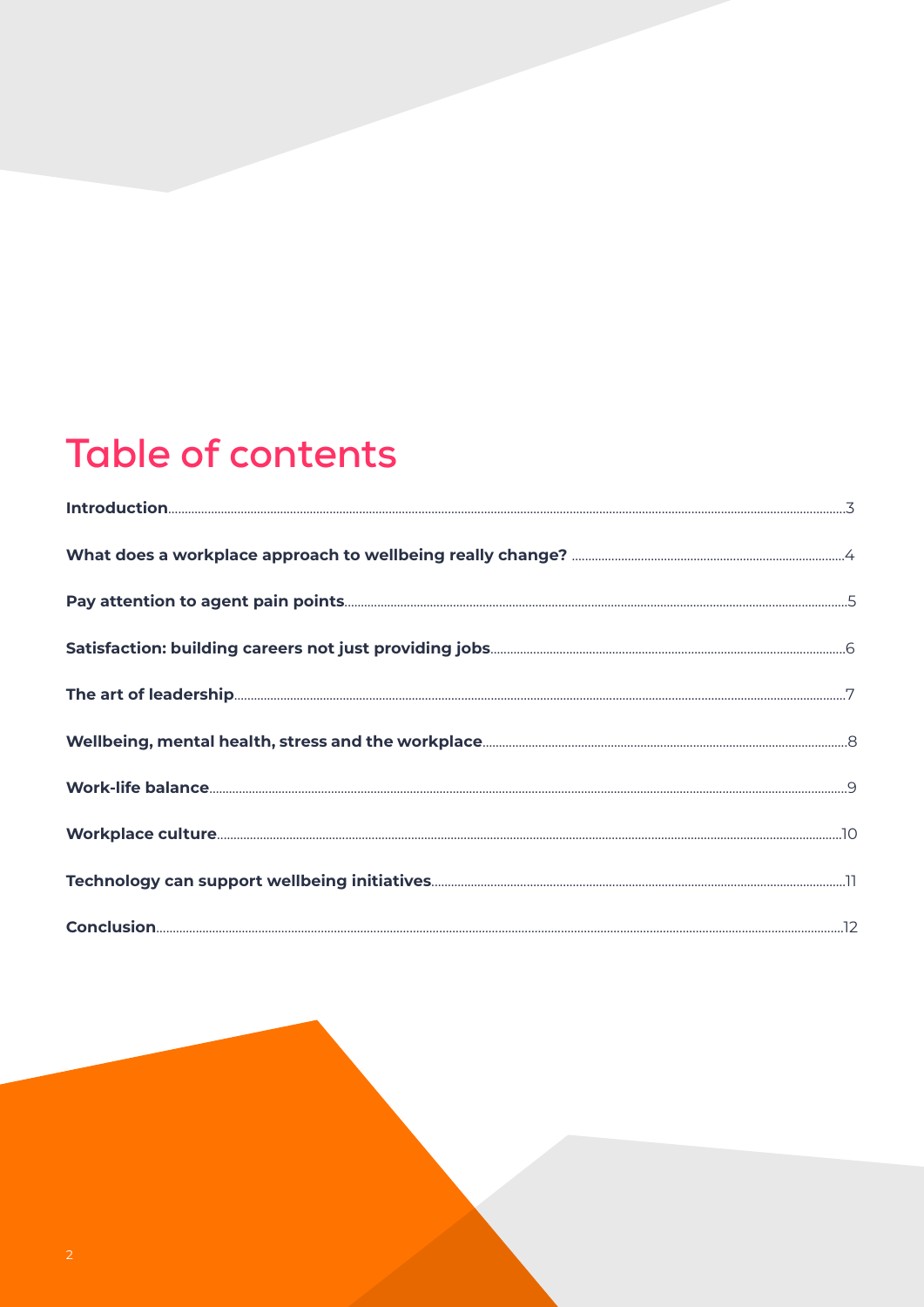### <span id="page-2-0"></span>**Introduction**

The world has experienced perhaps the most seismic shift in working practices for decades. An opportunity exists to usher in a more holistic approach to customer services, one that focuses on wellbeing, empathy and human connection for employees as well as the customer. There are 3 new sets of factors which need to be balanced to ensure this new approach works for agents and businesses:

### Changing agent priorities

- **• Hybrid work**
- **• Flexible hours**
- **• Purpose and meaning**

### Agent pain points

- **• High stress levels**
- **• Low satisfaction**
- **• Undervalued**

#### Business priorities

- **• Engagement**
- **• Experience**
- **• Added value and satisfaction**

3

Should contact centre leaders react simply by problem-solving to target individual elements or by reinventing the approach to work with long term sustainability and employee wellness in mind? This eBook aims to explore the possibilities by considering the whole picture from several perspectives:

Putting forward the business and individual case for wellbeing.

Identifying measures to take in the work environment.

Valuing what agents do and helping them deliver more value.

Creating a flexible working system that operationalises best practices.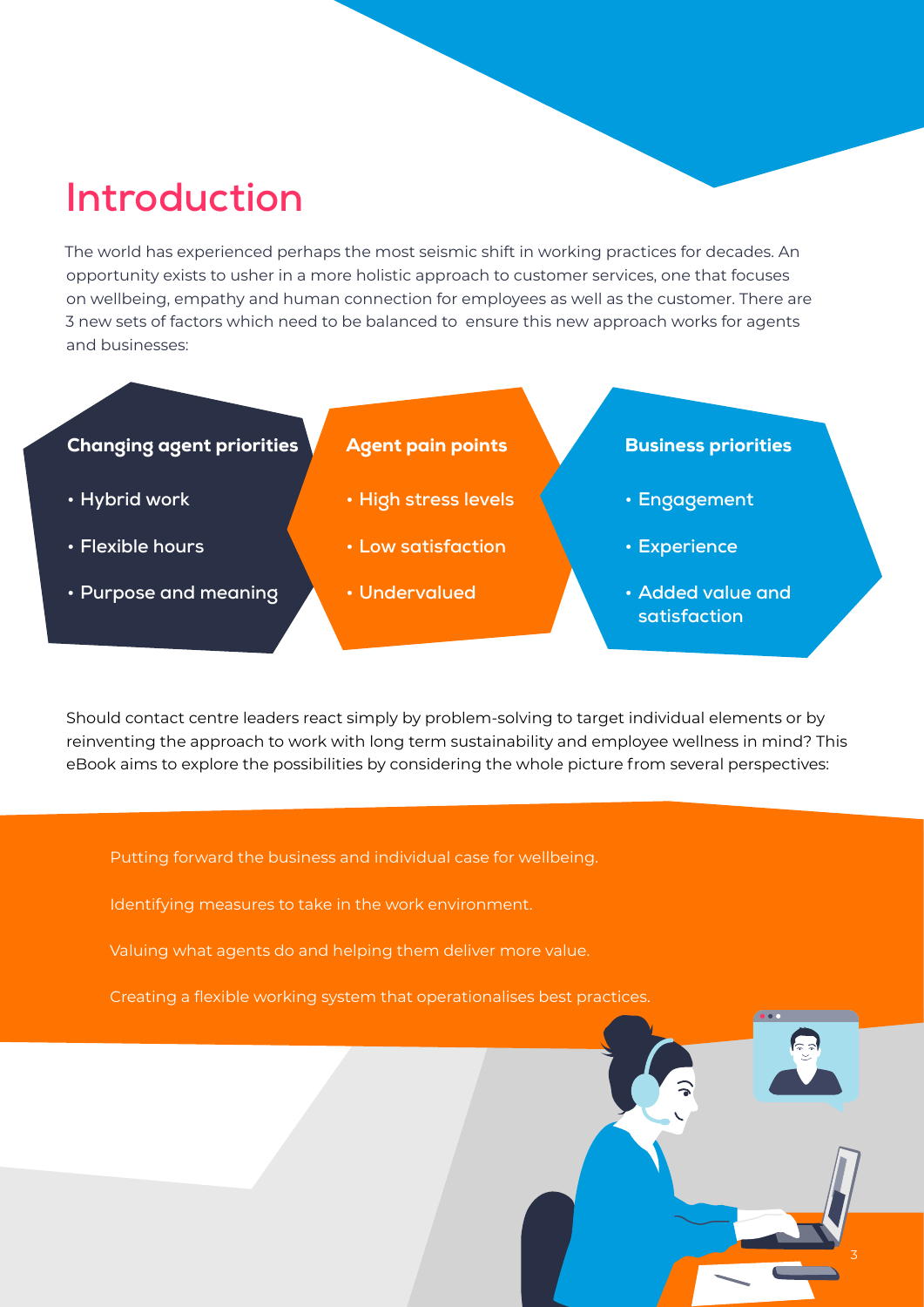### <span id="page-3-0"></span>**What does a workplace approach to wellbeing really change?**

"Good mental wellbeing doesn't mean you're always happy or unaffected by your experiences. But poor mental wellbeing can make it more difficult to cope with daily life."

#### **[mind.org.uk](https://www.mind.org.uk/information-support/tips-for-everyday-living/wellbeing/wellbeing/)**

A no-stress work environment is fiction, but creating one that supports agents to develop resilience can mitigate the unavoidable pressures of the job. There are some stark figures that attest to the importance of helping support contact centre staff:

> **40%** of UK adults aged 18-34 had experienced mental health issues over the previous 5 years and **28%** of those aged 35-54

**[CCMA 2021 Vulnerable Customer report](https://www.odigo.com/en-gb/blog-and-resources/resources/ccma-supporting-vulnerable-customers-in-the-contact-centre/) [Randstad UK 2021](https://www.randstad.co.uk/about-us/industry-insight/great-resignation/)**

**59%** of contact centre agents feel confident about moving to a new job in the next few months. **46%** of call centre workers said they planned on leaving the industry within the next 3-6 months.

The benefits of workplace wellbeing initiatives are clear:

- Decrease levels of burnout and fatigue,
- Increase performance,
- Support a sustainable talent pool,
- Control costs related to **[turnover and churn](https://www.odigo.com/en-gb/blog-and-resources/blog/reducing-agent-attrition-rates-in-your-contact-centre/)**.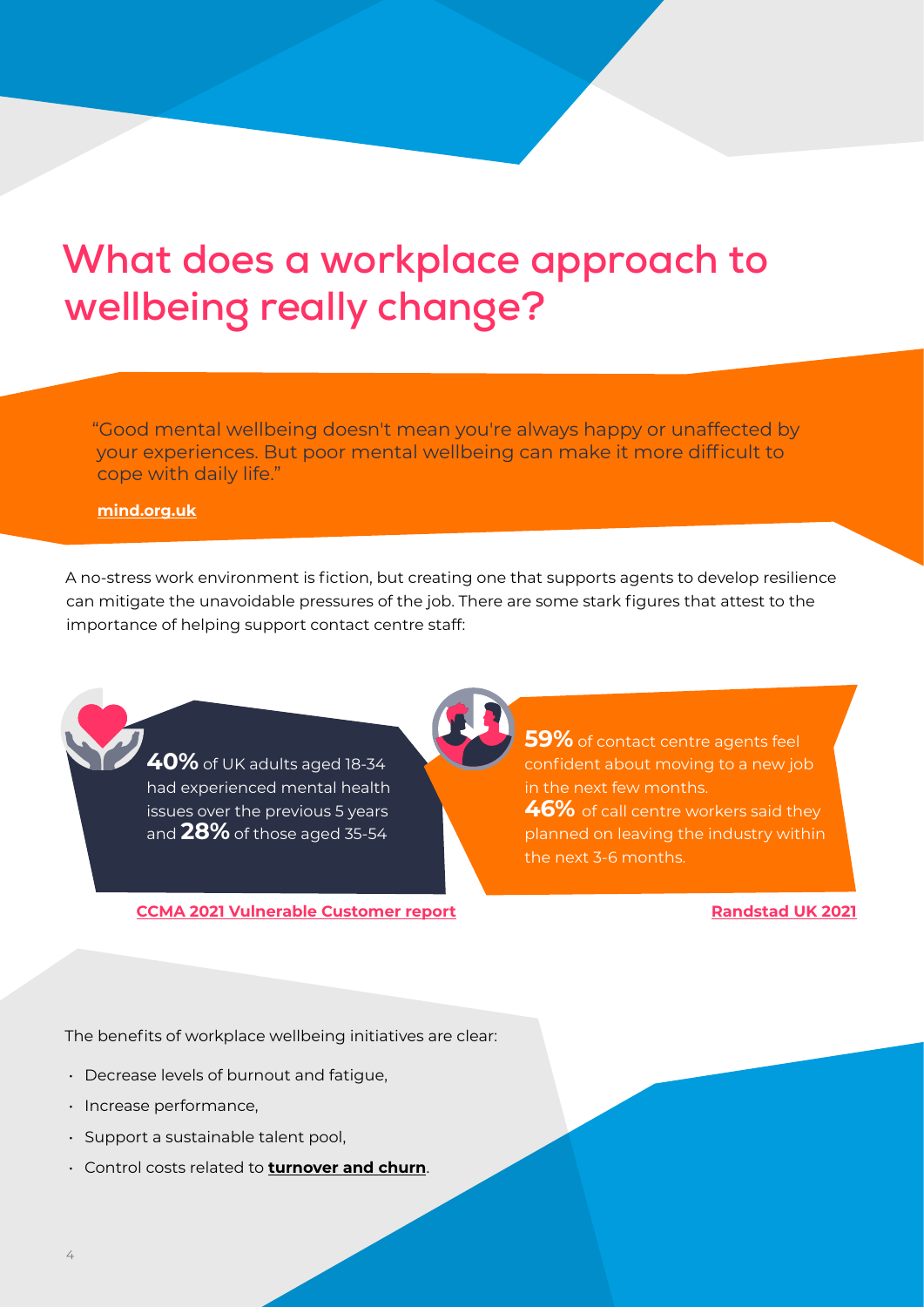### <span id="page-4-0"></span>**Pay attention to agent pain points**

To promote wellbeing as well as productivity contact centres need to be aware of some general working-life pain points which have been **[highlighted by the Great Resignation](https://www.theguardian.com/business/2022/jan/04/great-resignation-quitting-us-unemployment-economy)**;



Remember life changes, circumstances change so it's not a case of what matters most, supervisors and managers need to stay in touch with what matters most, right now.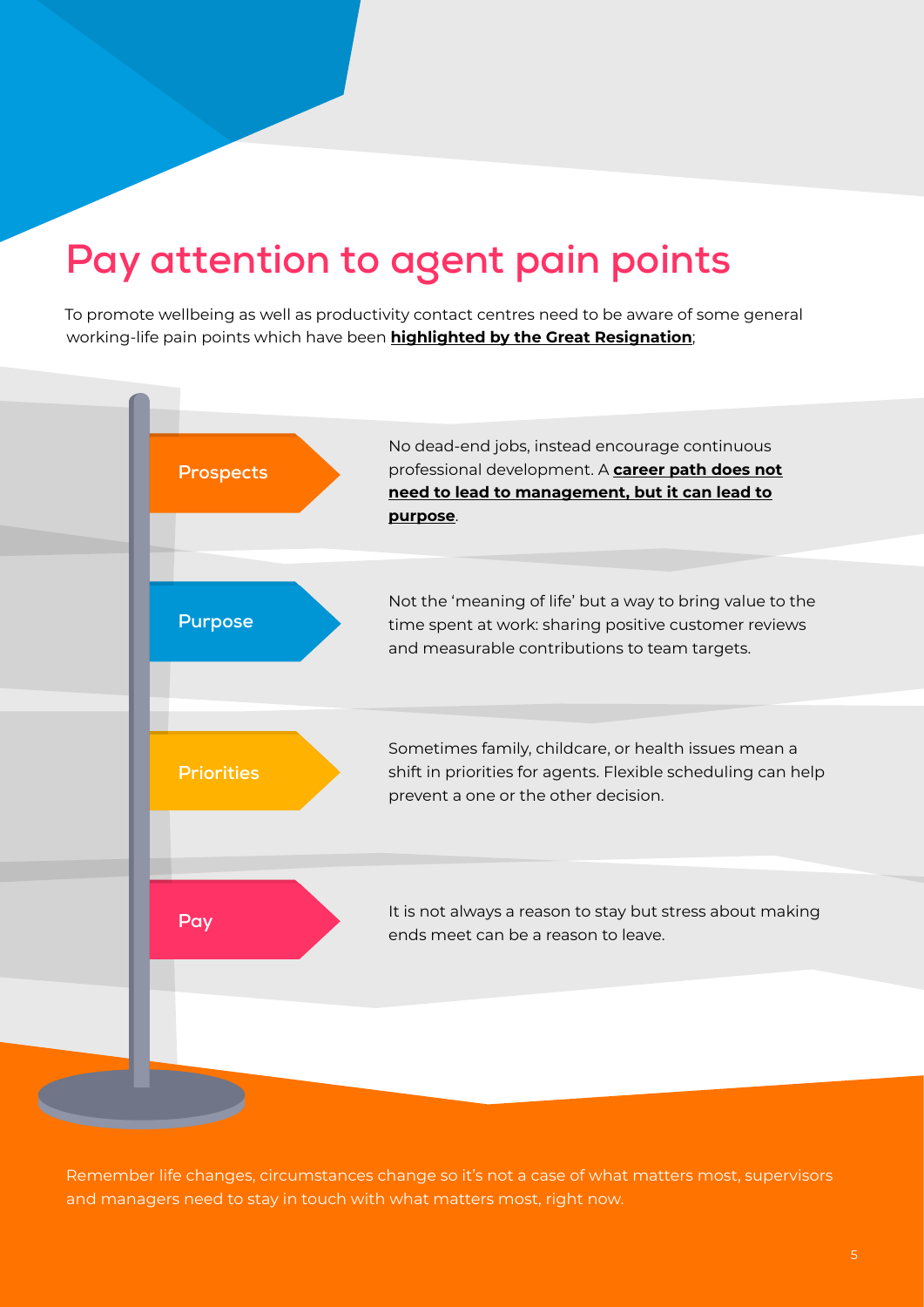### <span id="page-5-0"></span>**Satisfaction: building careers not just providing jobs**

Job satisfaction is of course a component of wellbeing. When contact centres get it right, **[agent](https://www.forbes.com/sites/ashiraprossack1/2019/05/31/employee-satisfaction-customer-satisfaction/?sh=61a47e785e2c) [satisfaction positively affects customer satisfaction](https://www.forbes.com/sites/ashiraprossack1/2019/05/31/employee-satisfaction-customer-satisfaction/?sh=61a47e785e2c)**. There are also a host of other benefits like decreased turnover, increased productivity and reduced absenteeism. So is there a magic recipe? Not quite but there are some important components:



Contact centres are constantly adapting to customer expectations and outside pressures. Technology looks set to change things even further in the future with an increased reliance on agent soft skills while automation and AI deflect routine and repetitive tasks. As a result, agent training and development should be ongoing, and teamed up with recognition and sincere gratitude. Additionally, gamification strategies can introduce both the **[instant and social rewards](https://www.youtube.com/watch?v=xp0O2vi8DX4)** which have been shown to be very motivational.

Job satisfaction is about motivating a team around their own priorities, and to do this supervisors need to ask! Career planning can be an opportunity to give powerful **[unconditional](https://www.mckinsey.com/business-functions/people-and-organizational-performance/our-insights/the-boss-factor-making-the-world-a-better-place-through-workplace-relationships) [positive feedback](https://www.mckinsey.com/business-functions/people-and-organizational-performance/our-insights/the-boss-factor-making-the-world-a-better-place-through-workplace-relationships)**, leave the constructive criticism for another time. By trusting people to rise to a new challenge, supervisors can help agents develop both autonomy and self-worth.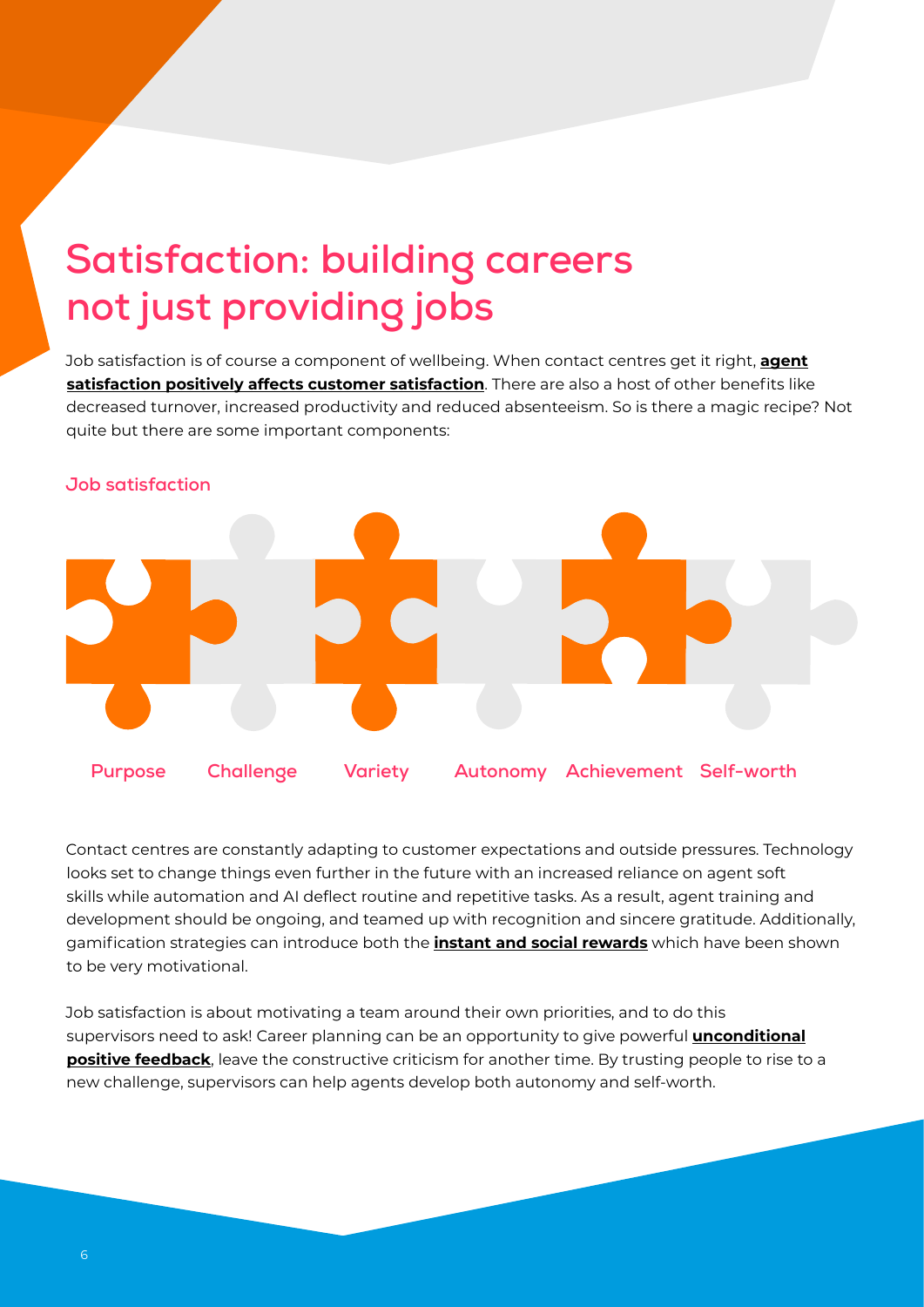### <span id="page-6-0"></span>**The art of leadership**

One in ten UK adults said their boss made them feel stressed!

**[CIPHR 2021](https://www.ciphr.com/workplace-stress-statistics/)**

How can supervisors successfully lead whilst balancing the demands of the individual and business goals? As with many things, it's not always about what people do but **[how that makes a difference](https://www.mckinsey.com/business-functions/people-and-organizational-performance/our-insights/the-boss-factor-making-the-world-a-better-place-through-workplace-relationships)**:

#### **Lead by example**

Avoid being part of the problem by acting in the way expected of others including participating in self-care and wellness activities.

#### **Keep a finger on the pulse**

It is easy to lose touch with what things are like for front-line agents and this means being less in touch with their day-to-day problems.

#### **Cut the drama**

Toxic gossiping and bullying should not be tolerated.

#### **Keep an open door**

Being approachable is key to finding out what is going on.

#### **Positive mental attitude**

Unconditional positive feedback helps build agent autonomy and self-competence, which is linked to wellbeing.

#### **Stay human**

Empathy, compassion and vulnerability promote authentic connection with agents.

#### **Mind your Ps and Qs**

Don't take people for granted and express genuine gratitude.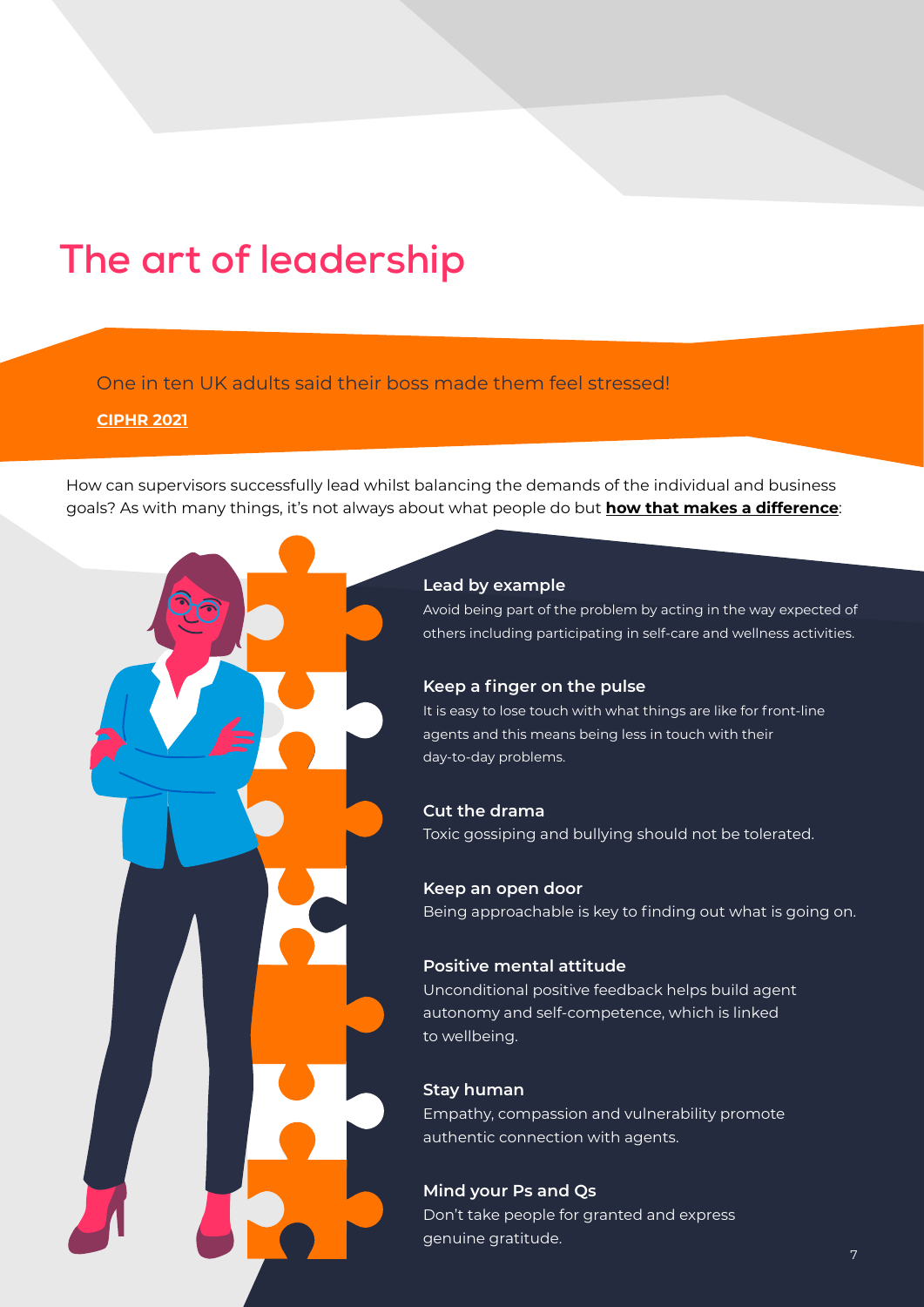### <span id="page-7-0"></span>**Wellbeing, mental health, stress and the workplace**

Good mental health is a huge factor in promoting wellbeing. Ultimately everyone is responsible for their own mental health, but, ideally, places of employment should be supportive in several areas:

- **Education** about healthy lifestyle habits, be it courses, eBooks or knowledge articles.
- **Awareness** of team mates and self-awareness; knowing when to ask for and offer support.
- **Adaptability** to an agent's needs; altering break schedules or amending responsibilities can be crucial to healthy stress management.
- **Openness** encourages people to come forward and reduces stigma. A stiff upper lip culture of suffering in silence is a slippery slope leading to burnout.

### **Not all stress is bad!**

The key is **[stress management](https://www.mckinsey.com/business-functions/people-and-organizational-performance/our-insights/how-to-turn-everyday-stress-into-optimal-stress)** not eliminating stress. There is an optimal level of stress where the natural, physiological function of the stress response can help 'flow' or focus on important tasks. There need to be periods of recovery though, or chronic stress can lead to health problems. Encourage stress awareness, harness stress and improve resilience by making sure agents have the right conditions to rest and recover, too. For example:

- Microbreaks,
- Breathing exercises,
- Quiet or relaxing spaces.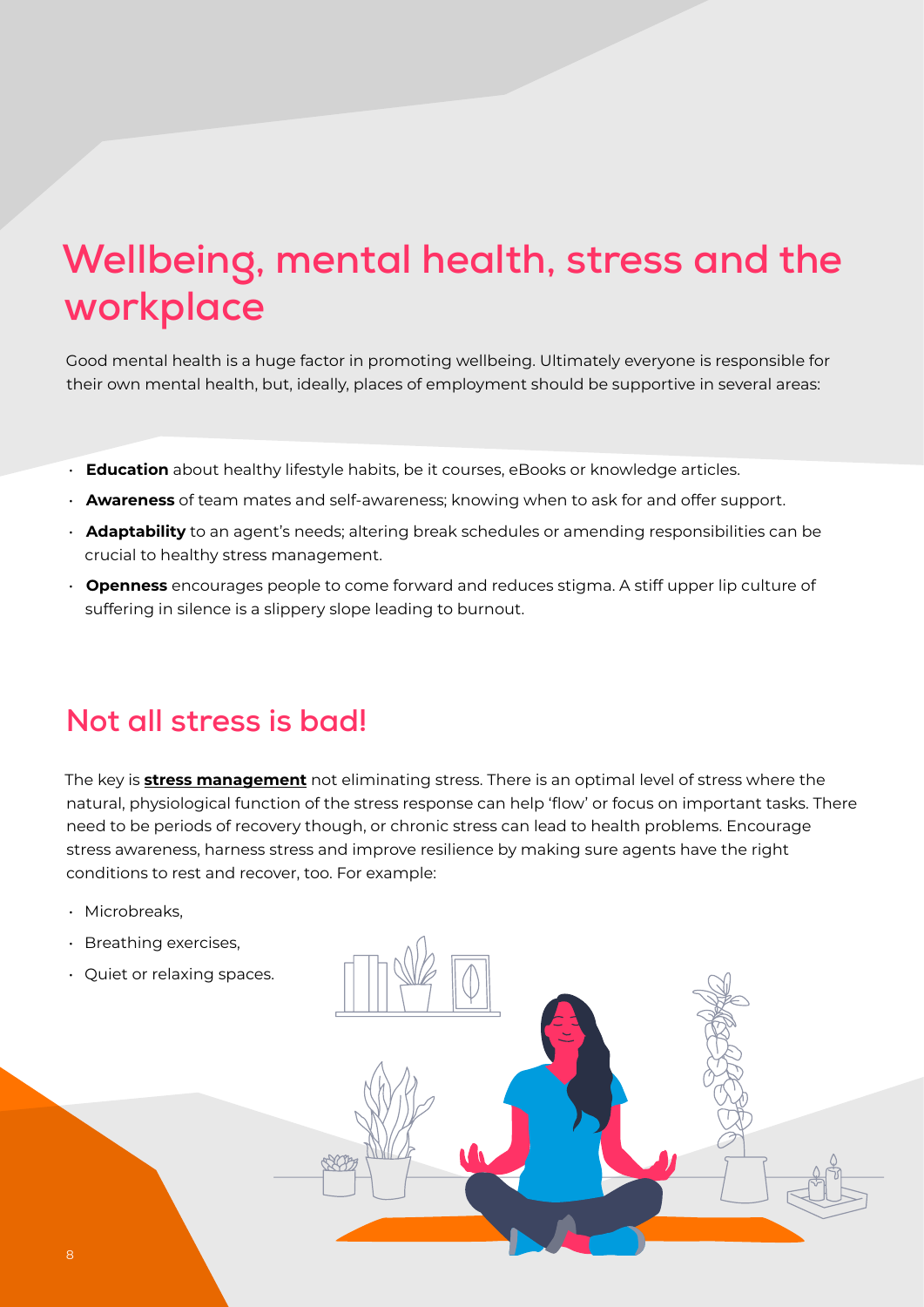### <span id="page-8-0"></span>**Work-life balance**



**37%** employees would like to work on site **52%** would like a hybrid model **11%** would like to work remotely

#### **[McKinsey 2021](https://www.mckinsey.com/business-functions/people-and-organizational-performance/our-insights/its-time-for-leaders-to-get-real-about-hybrid)**

Organisations cannot afford to overlook agent preference and make assumptions that can contribute to poor work-life balance. For some an office environment may be stressful:

**8% [of UK adults](https://www.ciphr.com/workplace-stress-statistics/)** said commuting caused stress **[11%](https://www.ciphr.com/workplace-stress-statistics/)** said work colleagues caused stress

Crucially, however, new issues have also emerged as a result of enforced remote working practices:

- Difficulty disconnecting from work,
- Deterioration of work-based social networks,
- Weakened sense of belonging.

A healthy balance is therefore not the same for everyone, or even the same year-in-year-out. Contact centres need to help agents achieve a dynamic balance via:

- Flexible working schedules,
- Customisable hybrid working,
- Clear end of day policy or routine to help agents disconnect.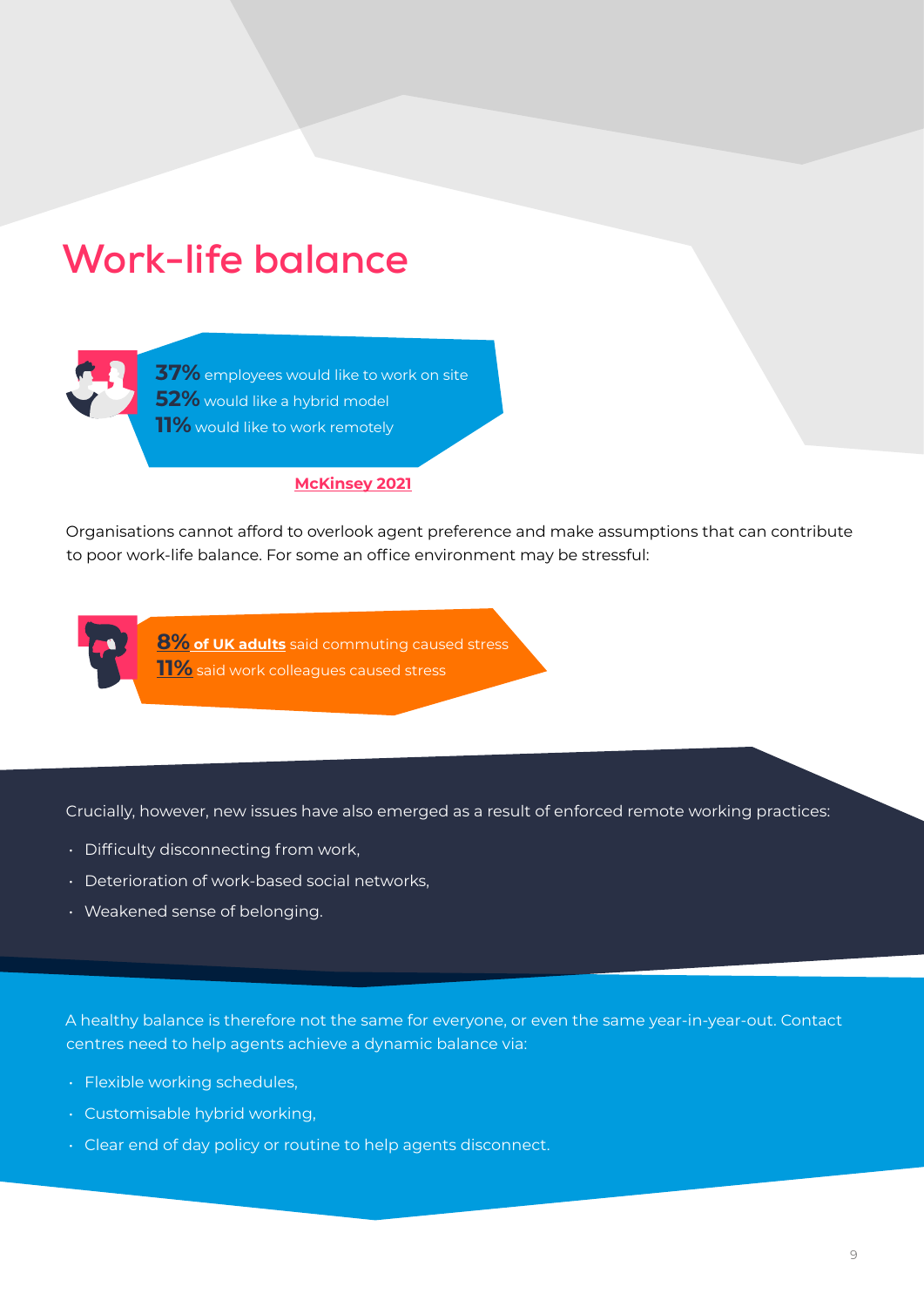### <span id="page-9-0"></span>**Workplace culture**

If agents foster negative thoughts about the people or brand they work for it does not encourage a healthy mindset or hard work. Organisations can create the right environment for wellbeing and the development of brand ambassadors by attending to the 4 pillars of a functional workplace:



#### **Community**

A community dynamic where employees are encouraged to cooperate and socialise across team, department and managerial levels creates a sense of belonging.

#### Support

When your colleagues are supportive and understanding it can help decrease physiological stress.

#### Values

Taking the time to set company values, service statements and commit to charity help counteract the commonly reinforced opinions that it's all about targets and the money.

#### **Healthy boundaries**

Boundaries: physical, emotional and mental limits, help promote mutual respect within the workplace. Setting healthy limits help protect people from overcommitting, being taken advantage of or behaving unethically.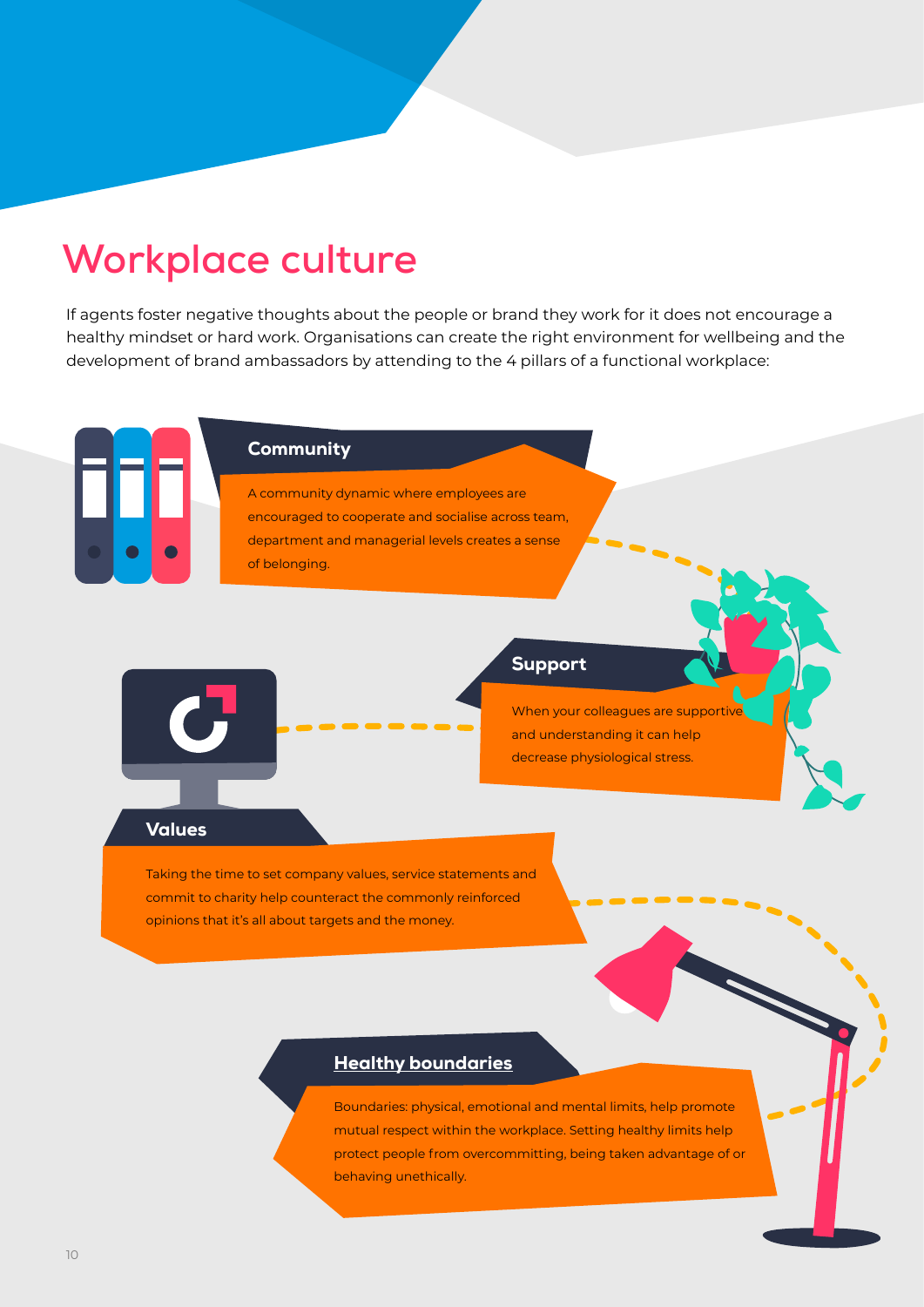### <span id="page-10-0"></span>**Technology can support wellbeing initiatives**

Contact Centre as a Service (CCaaS) solutions have capabilities that can be leveraged in 2 key ways to support wellbeing strategies:



**Firstly, to support agents and increase satisfaction:** 

- **• [Automate a](https://www.odigo.com/en-gb/products/automation/)ppropriate repetitive tasks to remove low satisfaction jobs from the workday.**
- **• [Route c](https://www.odigo.com/en-gb/products/routing/)alls along multiple distribution rules so agents are matched with the customers who they are best suited to help.**
- **• [Harness artificial intelligence \(AI\)](https://www.odigo.com/en-gb/products/routing/) to transcribe details or fuel agentassist suggestions so the next best step is always close at hand and reduce the need for scripts.**
- **• [Integrate all client interactions](https://www.odigo.com/en-gb/products/omnichannel/) into a single history so agents have a [360-degree view o](https://www.odigo.com/en-gb/products/engagement/360-client-view/)f context and do not have to make customers repeat themselves.**
- **• [Provide all the tools agents need](https://www.odigo.com/en-gb/products/engagement/unified-console/)  [on a single interface](https://www.odigo.com/en-gb/products/engagement/unified-console/) so workflow is intuitive and not an extra hurdle to overcome.**



**Secondly, to operationalise wellbeing initiatives with:**

- **• [Workforce management f](https://www.odigo.com/en-gb/products/performance-optimisation/workforce-management/)or worklife balance and making time for wellness.**
- **• [Analytics](https://www.odigo.com/en-gb/products/performance-optimisation/analytics/) can highlight agents who are struggling and underperforming.**
- **• [Widgets c](https://www.odigo.com/en-gb/products/engagement/interactive-widget/)an link to a wellbeing knowledge base or resources.**
- **• [Integration of unified](https://www.odigo.com/en-gb/products/cloud-platform/uc-integration/)  [communications h](https://www.odigo.com/en-gb/products/cloud-platform/uc-integration/)elps promote teamwork and spread messages of support.**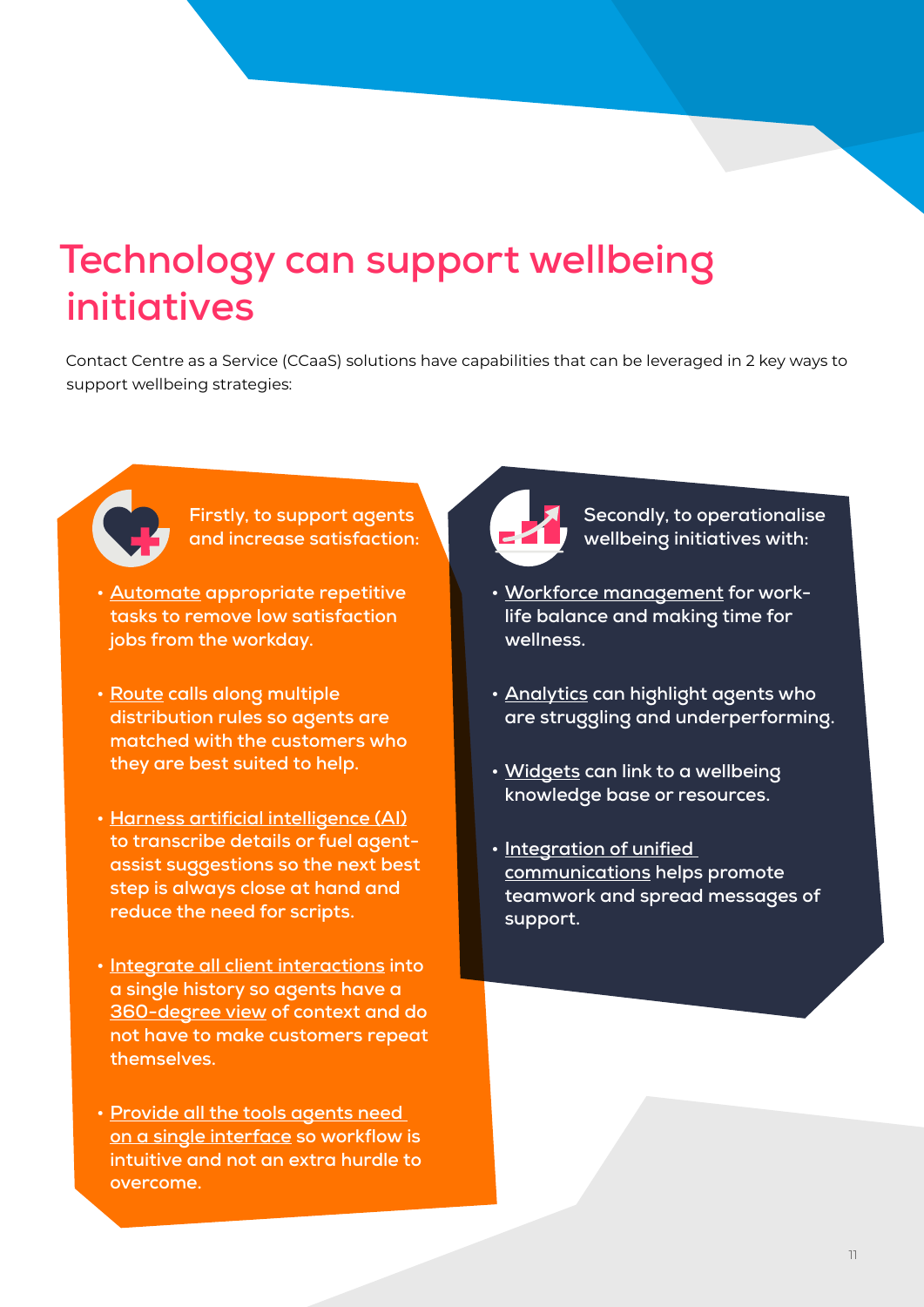### <span id="page-11-0"></span>**Conclusion**

Business leaders now have a choice: 'They can continue to believe that they will deliver in the future because they have always delivered in the past. Or they can embrace this singular opportunity for change and work with their people—closely and transparently, with curiosity, respect, and a willingness to learn together instead of mandating—to discover a new and better way to work.'

**[McKinsey](https://www.mckinsey.com/business-functions/people-and-organizational-performance/our-insights/its-time-for-leaders-to-get-real-about-hybrid)**

This process will require innovation, communication and organisation on the part of contact centre leaders. Technology can't lend a sympathetic ear but it can offer a helping hand. As these changes continue, **[workforce management](https://www.odigo.com/en-gb/products/performance-optimisation/workforce-management/)** will be a greater challenge but one for which **[CCaaS solutions](https://www.odigo.com/en-gb/products/)** are prepared. Furthemore contact centres can use this same customer service technology to empower agents to deliver greater value and experience greater satisfaction.

### **Customer experience** inspired by empathy, driven by technology

To find out how Odigo can help you enhance the agent experience and build a future-ready contact centre contact an Odigo expert

### [Contact an Odigo expert](mailto:contact.uk%40odigo.com?subject=)